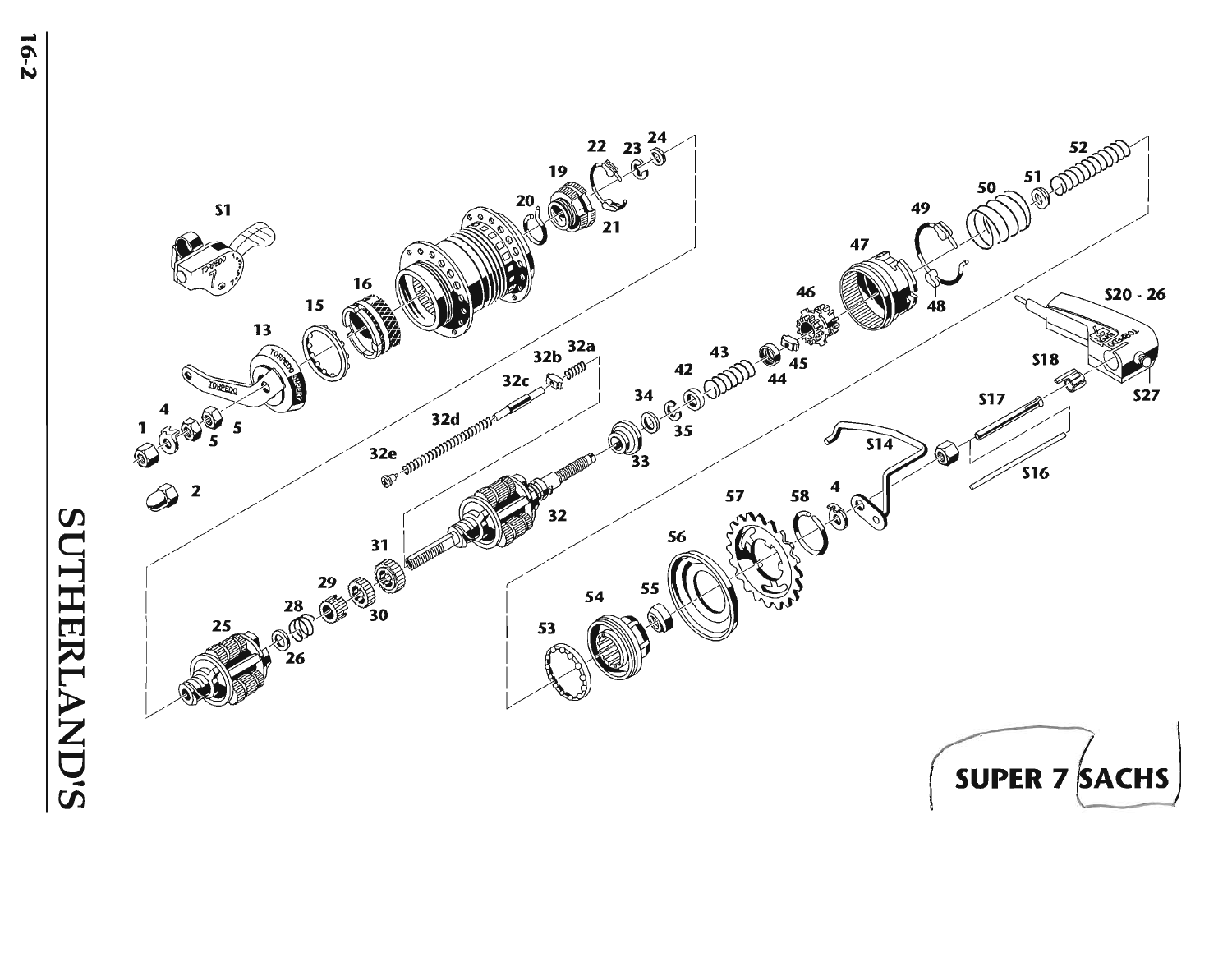### **SACHS TORPEDO SUPER 7-SPEED COASTER BRAKE/CLICK BOX HUB**

#### **How It Works**

Operation of the right side of the hub is similar to that of Sachs three-speeds:

In the lower gears, the sliding dutch connects the driver with the gear ring, but pulls the gear ring to the right so its pawls are disengaged from their ratchet inside the hub shell. Drive is through the planetary gear system to the pawls on the brake cone assembly at the left side of the hub.

In 4th (middle gear), the sliding dutch still connects the driver to the gear ring, but the gear ring is released to the left so it drives its pawls directly, while the brake cone pawls freewheel backward slowly.

In the higher gears, the sliding clutch connects the driver to the planet carrier, and drive is through the planetary gear system to the gear ring; the brake cone pawls freewheel backward.

Drive to the coaster brake is through the gear train: there is no special set of rear-facing pawls as with the Sturmey-Archer S3C hub. Brake effectiveness therefore is the same in the three highest gears (1/1 drive to planet carrier), better in 4th and 3rd (1.236/1) and better yet in 2nd (1.479/1) and 1st (1.68511). Brake drive is, however, positive, as the gear ring is spring-loaded in both directions: the clutch engages the gear ring and planet cage at the same time during the only shift with a possible "neutral" position, between 4th and 5th. If the planetary gear train fails, brake drive will, however, be lost in 1st through 4th gears.

### **Alignment**

This hub has an overlocknut spacing of 130 mm, a rear chainline of 48 mm and a minimum front chainline of 44mm (when the sprocket dishing faces toward the wheel). **Many retrofits of this hub will require realignment of the rear triangle and a longer bottom-bracket axle.**  Spoking flange diameter is 75 mm. The hub is available only with 36 spoke holes, according to Sachs literature.

The wide gear range of this hub requires a lower chain drive ratio than other multi-speed hubs. A 24 tooth sprocket is provided. For example, this will provide a gear range of 31 to 87 inches (2.45 to 6.96 meters development) when used with a 46 tooth chainwheel and 27 -inch rear wheel. Other, smaller Sachs, Sturmey, Shimano etc. sprockets will fit and are useful when installing this hub in a small wheel. Generally, the direct drive, middle gear should be about 51 inches (4.10 meters).

The provided 24-tooth sprocket is usable with 3/32" derailleur-type chain or with 1/8" chain, though it is stamped around the mounting hole to make it take up the same space on the driver as a thicker sprocket made only for 1/8" chain.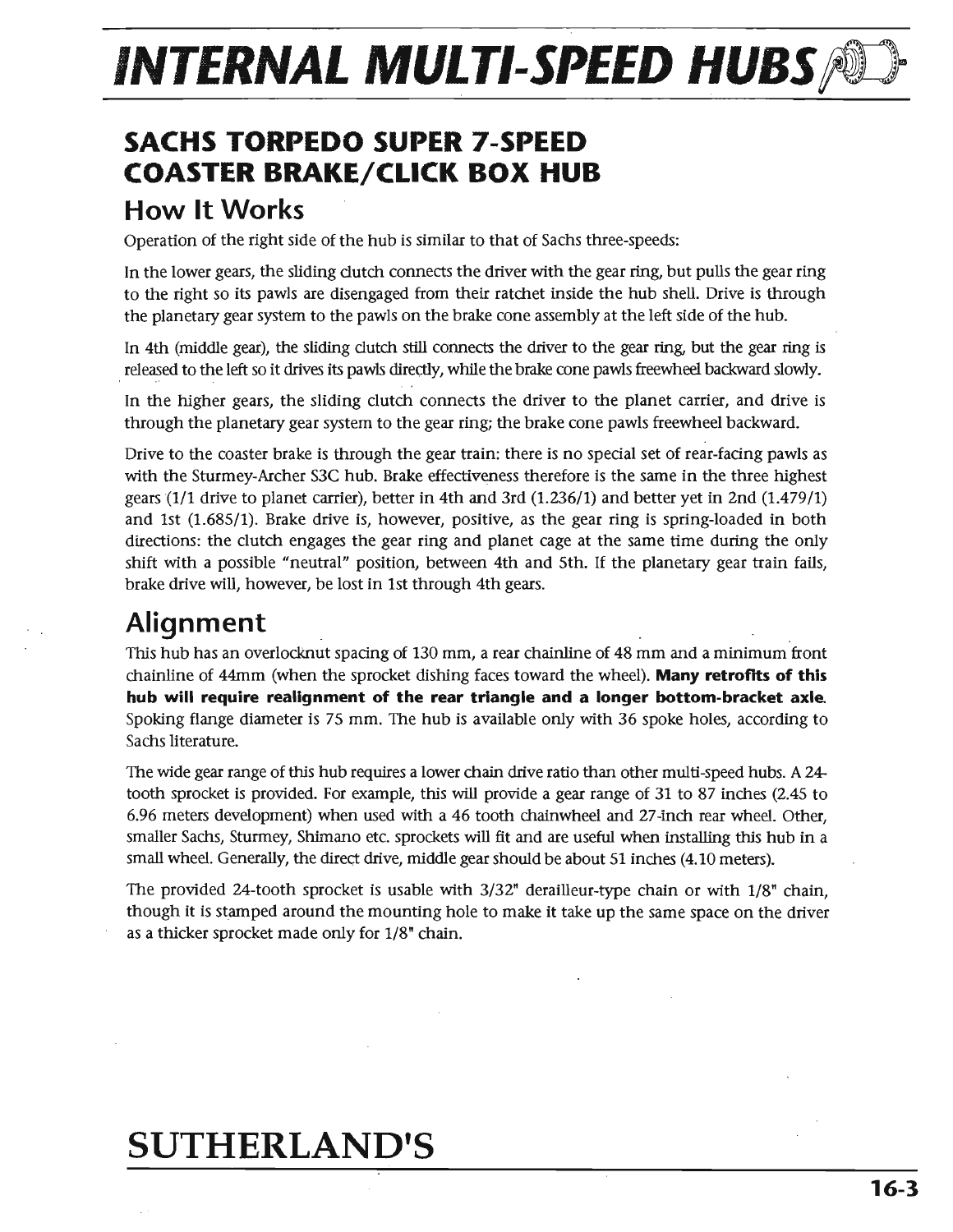### **Shift Levers and Cables**

Improper adjustment is the most common cause of problems with 3-, 4-, 5- and 7-speed hubs. Many people have quit riding bikes because their hub slipped out of gear when they were standing up on the pedals. Always check trigger and cable operation before dedding to overhaul a hub.

For the 7 -speed's push-pull cable to work properly, all fittings must be tight enough not to creep along the frame and the cable must be free of kinks and knots.

Three types of shift levers are listed in the literature: a single-lever thumbshifter, with mounting hardware for the front or rear of the handlebar, and a twist shifter. A push-pull shifter cable is used, like the old Shimano Positron cables (Refer to Sutherland's Handbook of Coaster Brakes and Internally Geared Hubs).

Cable lengths in the parts list are about 55 through 67 inches in increments of 50mm. The cable and its housing cannot be shortened or otherwise altered, hence the multiple assemblies with different stock numbers. **Measure the old cable before ordering a new one.** 

The cable's motion is translated into motion of two concentric pushrods by a cam assembly in the clickbox which attaches to the right end of the hub axle.

The shift lever is sold as a separate item. Clickbox and cable are a single item, though they could be disassembled, allowing clickbox or cable to be replaced independently (see instructions below). The clickbox, with its plastic shell, is somewhat vulnerable even when equipped with the protective steel guard provided.

### **Testing Shifter Operation**

Check shift lever/cable/clickbox assembly for straightness of cable, cracks to housings and other obvious problems.

The inner pushrod (16) selects which sun gear is in use, and the outer pushrod (17) selects the direction in which power passes through the gear train. Pushrod (and clickbox paddle) positions

| are ( $o = out$ , $m = middle$ , $i = in$ ): |              |                     |          |                |    |   |  |  |  |
|----------------------------------------------|--------------|---------------------|----------|----------------|----|---|--|--|--|
| Gear                                         |              | $1 \quad 2 \quad 3$ |          | 4              | -5 |   |  |  |  |
| outer                                        | $\Omega$     | $\bullet$           | $\Omega$ | m              |    |   |  |  |  |
| inner                                        | $\mathbf{o}$ | m                   |          | $\mathbf{I}$ i |    | m |  |  |  |

To inspect the clickbox for correct operation: with the clickbox disconnected from the hub, shift to 4th gear and then to *1st.* Now push both paddles inside the axle hole of the clickbox as far away from you as possible. They should move smoothly and easily. Now shift from first through third gear; the central paddle should move toward you in two distinct steps. As you continue to fourth and fifth gear, the outer paddle should move toward you in two distinct steps.

Now shift to 7th gear and push the central paddle down. It should not be possible to push the outer paddle down. As you shift down from 7th to 6th and 5th, the central paddle should move toward you in two distinct steps. Note: you may test the clickbox and the shifter parts of the hub at the same time by installing the axle, guide sleeve and pushrods into the clickbox after installing both axle keys and the clutch but before installing the gear ring.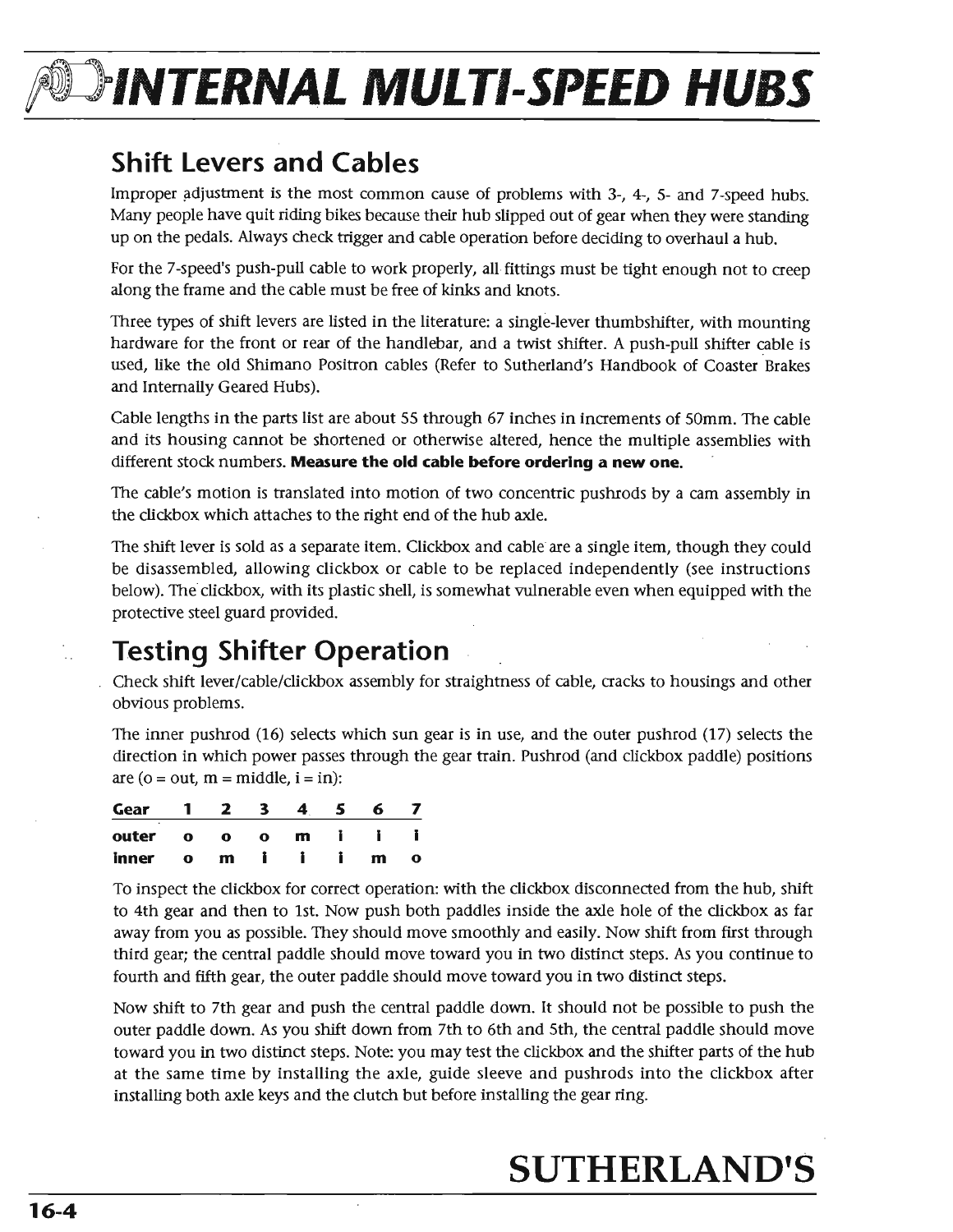#### **WHEEL REMOVAL AND DISASSEMBLY OF SHIFTER AND SPROCKET PARTS:**

Loosen the knurled bolt on the clickbox (S27), and pull the clickbox off the end of the axle. Remove guide sleeve (SIS) (snap fit). Remove inner and outer pushrods (S16, S17). Remove these parts before removing the wheel to avoid possible damage.

Remove wheel as usual after loosening axle nuts and removing brake arm clip bolt.

Remove axle nuts, tab washers and clickbox guard if hub will be rebuilt.

Note the direction of sprocket dish. Remove snap ring, sprocket and large dust cap from driver if necessary to replace.

#### **REINSTALLATION OF SPROCKET, WHEEL AND CLICKBOX**

To avoid possible damage, do not install pushrods, clickbox guide or clickbox' before installing wheel into forkends.

Check for correct direction of sprocket dish, then replace large dust cap, sprocket and snap ring.

Place wheel in forkends: for a new installation, place one tab washer on outside of each forkend, with tabs in closed end of forkend slot, unless forkend thickness is over 5.5 mm (7/32"); then place one tab washer inside and one outside left.forkend. Install but do not yet tighten the brake arm clip on the left chainstay. Install clickbox guard on the right end of the axle, and then install the axle nuts. Adjust drive chain slack, making sure that brake arm does not bind. Tighten the brake arm clip bolt.

Oil pushrods (S16, S17) lightly and install them into axle, then install guide sleeve (S18) with protruding nose at inner end and internal tab in slot of outer pushrod. Rotate guide sleeve until the nose is at the top.

Place shift lever in 1st gear position. Push clickbox onto the axle, with nose of guide sleeve engaging in groove of clickbox housing. Tighten knurled knob. No cable adjustment is necessary.

### **REPAIR OF SHIFT LEVER/CABLE/CLICKBOX**

Shift levers may be replaced and interchanged by removing the Phillips-head screw which holds the lever body together. The cable has a barrel head and may be slipped in and out of its mounting slot.

The clickbox end of the cable has a plastic rack gear molded onto it; adjustment of cable length is therefore not possible. However, it is possible with care to replace a cable or clickbox without replacing the other. After removing the several small screws which hold the clickbox together, the cable and rack gear may be lifted out. When reassembling, take care that the cams and cam followers are correctly installed. You must time the clickbox gears: with the **ishift lever in 4th gear position**, the upper cam follower is on middle land of its cam, and the lower one is pushing to max.

The lower one is pushing to max.<br>
SUTHERLAND'S No *b*s/d force where circled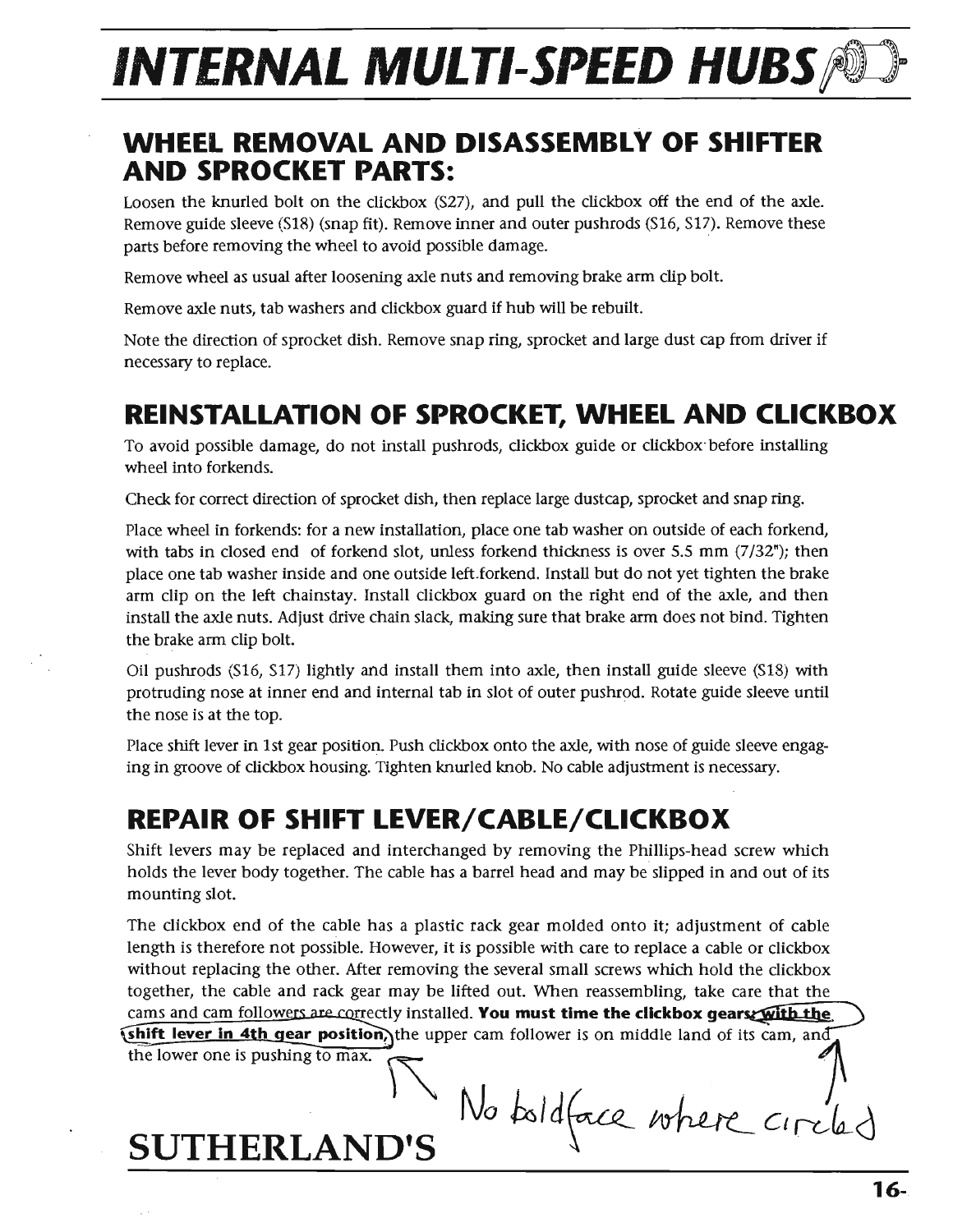### Troubleshooting Chart - Sachs 5 & 7 Speed Hubs

| <b>SYMPTOMS</b>                               | <b>Resulting from wear, improper</b><br>lubrication or abuse | <b>Resulting from improper</b><br>assembly or installation |
|-----------------------------------------------|--------------------------------------------------------------|------------------------------------------------------------|
|                                               | Brake cone pawls (19) faulty                                 | Brake cone pawls (19)<br>improperly installed              |
| Slips in $1st - 3rd$ gear-                    | Clutch (46) teeth broken                                     |                                                            |
|                                               | Improper lubrication -<br>gummed or dirty                    |                                                            |
| Slips in 4th gear-                            | Gear ring spring (49) damaged                                | Gear ring spring (49) missing                              |
| Slips in 5th - 7th gear-                      | Gear ring pawls (48) faulty                                  | Gear ring pawls (48)<br>improperly installed               |
| Jumps from 4th to 3rd-                        | Wear or damage to clickbox                                   | Clickbox improperly installed                              |
| Jumps from higher gear to 4th-                |                                                              |                                                            |
| 4th instead of higher gears-                  | 12-turn small spring (52)<br>damaged                         | 12-turn serall spring (52) missing                         |
| Jumps from lower gear to 4th-                 | Wear or damage to clickbox                                   | Clickbox improperly installed                              |
| Jumps from 4th-<br>to higher gear             | 7-turn spring (43) weak<br>or damaged                        |                                                            |
| Pedals driven forward                         | Chain too tight                                              |                                                            |
| while coasting                                | Bearings too tight or loose                                  |                                                            |
|                                               | No/wrong lubrication                                         | Planet gears (25) mistimed                                 |
| Stiff running, noisy-                         | Ball cage damaged/broken                                     | Ball cage reversed                                         |
|                                               | Dustcap damaged                                              | Dustcap reversed                                           |
|                                               | Brake lever (13) forcing cone<br>out of line                 | Axle E-clip (24) missing                                   |
| Jammed                                        | Loose or broken parts<br>inside hub                          | Friction spring (20) reversed                              |
|                                               | Axle C-clip (35) broken                                      | Axle C-clip (35) missing                                   |
|                                               | Axle bent                                                    |                                                            |
| Sluggish shifting-                            | Clickbox damaged                                             | Clickbox quide (\$18) absent                               |
|                                               | Pushrods bent or dirty                                       |                                                            |
| Shift lever will not -<br>move above 4th gear | Plastic washer (33) on<br>wrong side of C-clip (35)          |                                                            |
| Too much play in axle-                        | Bearings loose or damaged                                    |                                                            |
| No brake-                                     | Friction spring (20) weak or<br>worn                         | Friction spring (20) missing                               |
|                                               | Wrong lubricant                                              |                                                            |
| Weak brake-                                   | Brake parts glazed or worn                                   |                                                            |

Parts numbers in parentheses refer to parts chart and exploded drawing.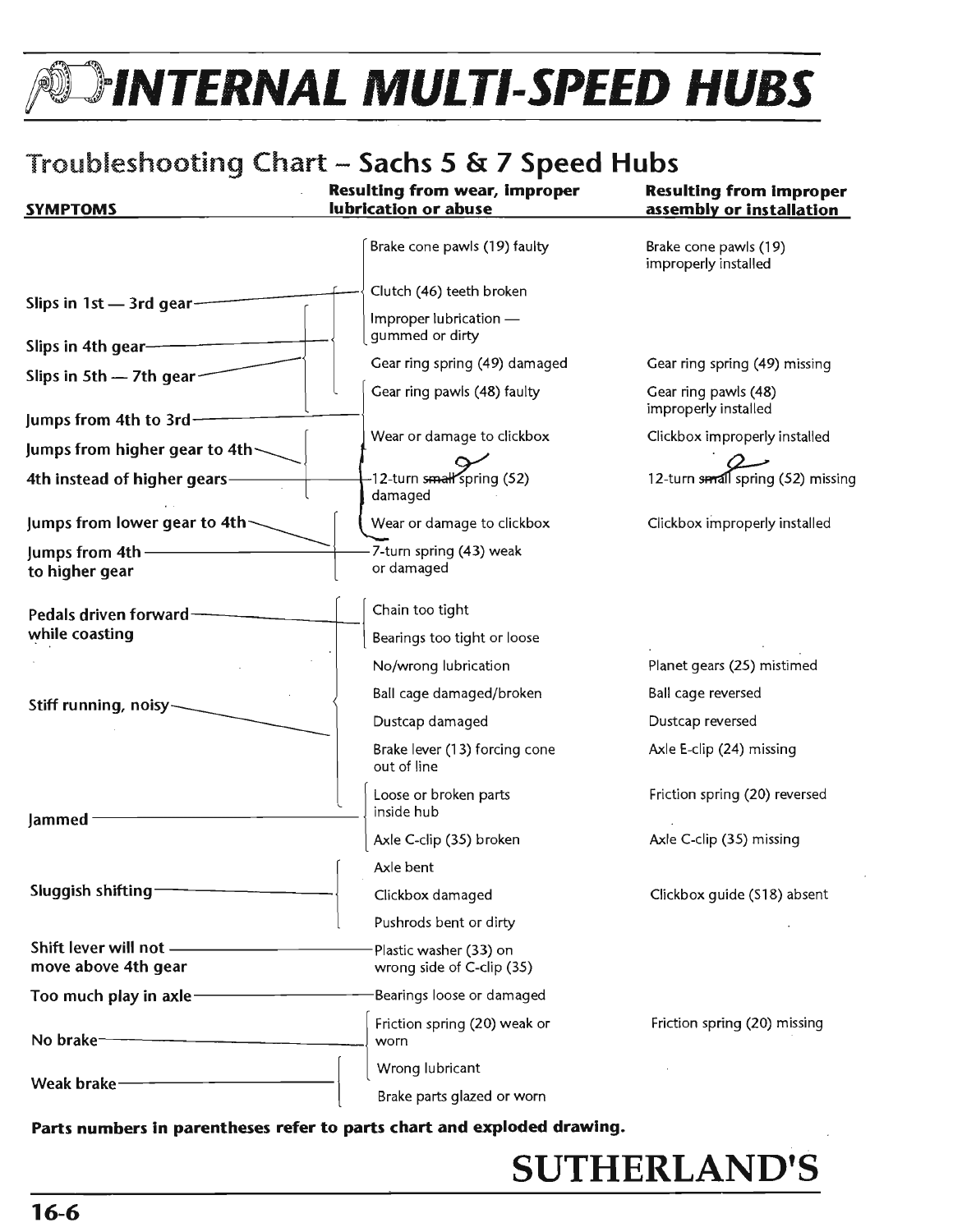Resulting from wear, Improper

### Troubleshooting Chart - Sachs 5 & 7 Speed Hubs

| <b>SYMPTOMS</b>                                           | <b>Resulting from wear, improper</b><br>lubrication or abuse                | <b>Resulting from improper</b><br>assembly or installation             |  |  |
|-----------------------------------------------------------|-----------------------------------------------------------------------------|------------------------------------------------------------------------|--|--|
| Brake too strong or jerky                                 | Brake lever (13) loose at<br>chainstay                                      |                                                                        |  |  |
|                                                           | Brake cylinder (16) unlubricated                                            |                                                                        |  |  |
|                                                           | Axle (32) loose in dropouts                                                 |                                                                        |  |  |
| <b>Brake does not release-</b>                            | Unlubricated thrust surface<br>between axle (32) and<br>planet carrier (25) | Thrust washer (26) missing<br>ir Consistency                           |  |  |
|                                                           | Planet carrier (25) and<br>brake cone (19) threads<br>worn or chipped       |                                                                        |  |  |
| No brake in 1st - 4th gears                               |                                                                             |                                                                        |  |  |
| No drive except 4th gear                                  | Left axle key (325) broken or<br>stripped                                   | Left axle key (32B) missing<br>or misaligned                           |  |  |
| 1st instead of 2nd and 3rd                                | Damaged or worn clickbox                                                    | Inner pushrod 22 absent                                                |  |  |
| 7th instead of 6th and 5th                                | Short (center) left axle<br>key spring (32a) damaged                        | Short left axle key spring (32a)<br>(toward middle of axle)<br>missing |  |  |
| 3rd instead of 1st and 2nd-<br>5th instead of 6th and 7th | Left axle key long return<br>spring (32d) jammed                            | Left axle key long return<br>spring (32d) missing                      |  |  |
|                                                           | Axle key guide rod (32c) bent                                               |                                                                        |  |  |
| Slips in 2nd and 6th gear                                 | Middle sun gear (30) stripped                                               | Middle sun gear (30) reversed                                          |  |  |
| No brake in 2nd gear                                      | Spring (28) weak, damaged                                                   | Spring (28) missing                                                    |  |  |
| 2nd instead of 3rd,-<br>6th instead of 5th                | Small sun gear (29) reversed                                                |                                                                        |  |  |
|                                                           |                                                                             |                                                                        |  |  |
|                                                           |                                                                             |                                                                        |  |  |

 $Brt$  hote  $Imy$ ,  $Re$   $d$  $e^{\kappa t}$  letters  $d_{\gamma}$  , or will

Parts numbers in parentheses refer to parts chart and exploded drawing.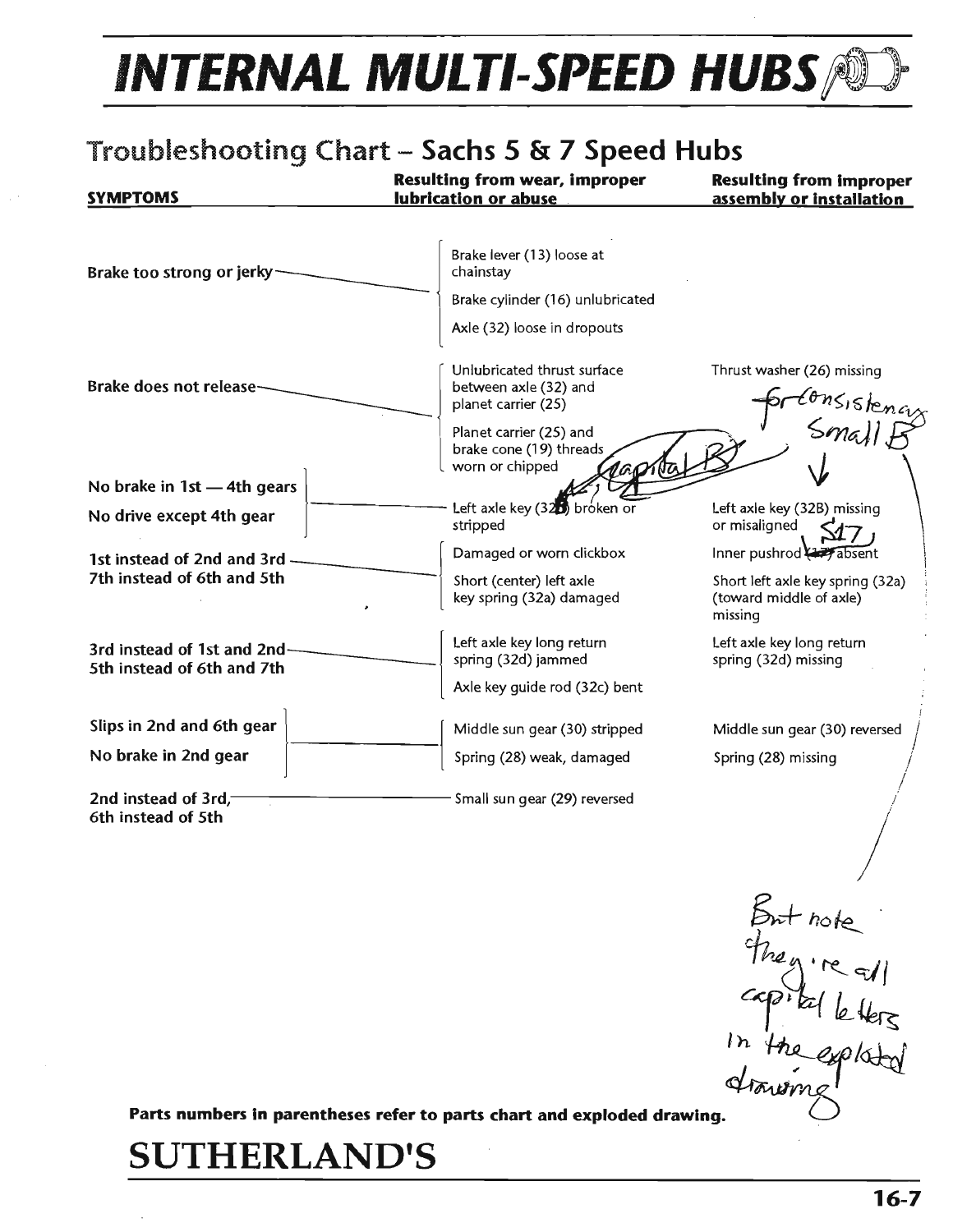#### **SACHS 5 & 7-SPEED HUBS - PARTS LIST**

| T.<br>$\overline{0}$ |                | Hub<br>Sachs parts list number<br>Sachs parts list dated                                                                                         | H 7213 7 Spd.<br>Coaster, clickbox<br>188.6/2<br>Nov. 10, '93                      |              | H 5213 5-Spd.<br>Coaster, clickbox<br>180.6<br>Nov. 2, '93                            |         | H 5113 5-Spd.<br><b>Coaster, pull chains</b><br>177.6/4<br>Apr. 18, '91              |         | H 5100 5-Spd.<br>No Brake<br>178.6<br>Apr. 4, '91                         |              | H 5120 5 Spd.<br>Drum brake<br>179.6/2<br>May 10, '90            |         |
|----------------------|----------------|--------------------------------------------------------------------------------------------------------------------------------------------------|------------------------------------------------------------------------------------|--------------|---------------------------------------------------------------------------------------|---------|--------------------------------------------------------------------------------------|---------|---------------------------------------------------------------------------|--------------|------------------------------------------------------------------|---------|
|                      |                | Part                                                                                                                                             | Part no.<br>compat.                                                                |              | Part no.                                                                              | compat. | Part no.                                                                             | compat. | Part no.                                                                  | compat.      | Part no.                                                         | compat. |
|                      |                | Hexnut (10.5 mm) or<br>Acom nut (10.5 mm):<br>2<br>optional, left end of axle                                                                    | 0516003000 14567<br>0516 107 000                                                   |              | 0516003000<br>0516 107 000                                                            |         |                                                                                      |         |                                                                           |              |                                                                  |         |
|                      |                | Chan quide not (10.5 mm)<br>4<br>Serrated washer with tab<br>5<br>Hex locknut<br>Lockwasher                                                      | 0517 107 000 14567*<br>0516 111 000 14567*                                         |              | 0517 107 000 14567*<br>0516 111 000 14567*                                            |         | 0516300 001 4567*<br>0517 107 000 14567*<br>0516 111 000 14567*                      |         | 0516300000<br>0517 107 000 14567*<br>0516 111 000 14567*<br>0517005.001 7 |              | 0516300000<br>0517 107 000 14567*<br>0516 111 000 14567*         |         |
|                      |                | Washer (10.6 x 20 x 3.3 mm)<br>$\overline{\mathbf{z}}$<br>8<br>Adjusting washer<br>Cable holder with adjusting<br>barrel and hex locknut         |                                                                                    |              |                                                                                       |         |                                                                                      |         |                                                                           |              | 0518 113 000 8<br>0517 103 000 8<br>0599100084                   |         |
|                      |                | <b>10</b> Drum brake assembly<br>11 Washer (14.4 x 21 x 2.5 mm)<br><b>12</b> Adjusting cone<br>13 Lever-cone assy. with dustcap                  | 0574 301 101                                                                       | $\mathsf{C}$ | 0574 301 100                                                                          |         | 0574 301 100                                                                         |         | 0574 302 001                                                              | H.           | 0577 002 200 8<br>051811200018<br>0508 302 000                   |         |
|                      | <b>VDE NHA</b> | 14 Dustrap<br>15 Ball retainer, lever-cone side<br>16 Steel brake cylinder                                                                       | .<br>0576 104 200 1234567*<br>0573 300 100                                         | $\mathsf{C}$ | 0534300000<br>0576 104 200 1234567*<br>0573 300 100                                   |         | 0534300000<br>0576 104 200 1234567*<br>0573 300 100                                  |         | 0576 104 200 1-7*                                                         | T<br>Ι.      | 0121 112 000 B<br>2376 003 000 8                                 |         |
| rn                   |                | 12. Locking<br><b>18</b> Pawl carrier<br>19 Brake cone assy.                                                                                     | 0574 106 100 345                                                                   |              | 0574 106 100 345                                                                      |         | 0574 106 100 345                                                                     |         | 2512 007 000 1<br>0504 301 000                                            |              | 2512002000 7<br>0504 301 000                                     |         |
|                      |                | <b>Fictionsping</b><br>21<br>Pawls<br>22<br>Pawl spring (32.5 x 0.8mm)<br>71,<br>1.46                                                            | 0513102000 345<br>0536 104 100 1234567*<br>0512 102 100 234567<br>0517002100-4567* |              | 0513 102 000 345<br>0536 104 100 1234567*<br>0512 102 100 234567<br>0517-002100 4567* |         | 0513 102 000 345<br>0536 104 100 12345 67*<br>0512 102 100 234567<br>0517002100 4567 |         | 0536 104 100 1234567*<br>0512 102 100 234567<br>0517002100 4567*          |              | 0536 104 100 1234567*<br>0512 102 100 234567<br>0512002100 4567* |         |
|                      |                | 24 D-hole washer (thrust)<br>25 Planet carrier assy.<br>26.<br>Washer $(10.65 \times 15 \times 1 \text{ mm})$                                    | 0518 103 000 4567<br>0372 105 000<br>9918106.000 1436                              |              | 0518 103 000 4567<br>0572 305 200<br>0518106000 1456                                  | -1      | 0518 103 000 4567<br>0572 305 100<br>0518-106-000 1456                               |         | 0518 103 000 4567<br>0572 304 100<br>0518306000 3456                      |              | 0518 103 000 4567<br>0572 304 100<br>0518 106 000 1456           |         |
|                      | <b>U</b>       | 27<br>Spring cap, flanged, (15mm OD) (Saym2 GS + 55<br>28<br>Compression spring<br>22.<br>Sun gear no. 1, 211, 4 end dory                        | See Set A, line59<br>0333 105 000                                                  |              | See Set A, line 59<br>See Set A, line 59                                              |         | 0521 301 000<br>See set below                                                        | S.      | 0521 301 000<br>See set below.                                            | <sup>S</sup> | 0521 301 000 S<br>See set below                                  |         |
|                      |                | 30 Sun gear no. 2, 30T, 4 int. dogs<br>31 Sun gear no. 3, 33T, 4 int. dogs<br>32 Axle assy wileft axle key parts<br>32a Short compression spring | 0333 102 100<br>0333 103 100<br>0371107100                                         |              | 0521:300.000                                                                          |         |                                                                                      |         |                                                                           |              |                                                                  |         |
|                      |                | 32b Axle key(same as 45)<br>32c Mekey quide rod<br>32d Long compression spring<br>32e Phillips head screw                                        | 0327 101 000                                                                       |              |                                                                                       |         |                                                                                      |         |                                                                           |              |                                                                  |         |
|                      |                | 33 Plastic washer                                                                                                                                | 6334 101 000                                                                       |              |                                                                                       |         |                                                                                      |         |                                                                           |              |                                                                  |         |
|                      |                | 34 Washer (18 x 12.5 x 0.6 mm)<br>35<br>C-dip H1210.(55 x 14.35 x 1 mm)                                                                          | 0318 101 000<br>0512 301 000                                                       |              | 0318 101 000<br>0512 301 000                                                          |         | 0512 301 000                                                                         |         | 0512 301 000                                                              |              | 0512 301 000                                                     |         |

**PINTERNAL MULTI-SPEED HUBS** 

... <u>გ.</u><br>დ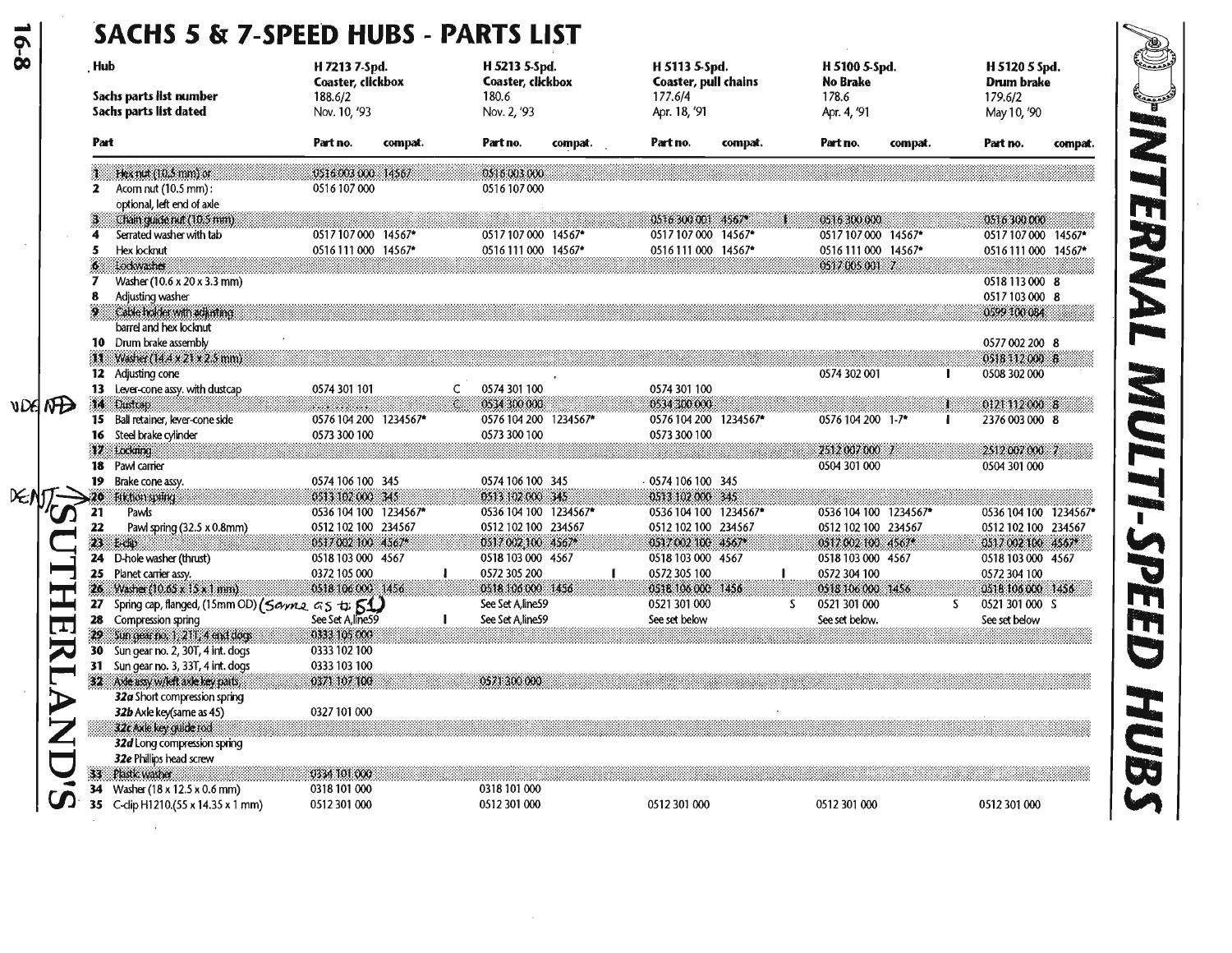| OK, $36R, 36B$<br>Net it now want, t                                                                                                                                                                                                 |                                              |               |                                     |       |                                                                                                                                                                                                                        |                                   |                                   |
|--------------------------------------------------------------------------------------------------------------------------------------------------------------------------------------------------------------------------------------|----------------------------------------------|---------------|-------------------------------------|-------|------------------------------------------------------------------------------------------------------------------------------------------------------------------------------------------------------------------------|-----------------------------------|-----------------------------------|
| Part<br>Sun gear set                                                                                                                                                                                                                 | Part no.<br>compat.                          |               | Part no.<br>compat.<br>0591302001   |       | Part no.<br>compat.<br>0591302001                                                                                                                                                                                      | Part no.<br>compat.<br>0591302001 | Part no.<br>compat.<br>0591302001 |
| <b>Sun gear, 6 end dogs</b><br>as pun gear, o ena dogs<br><b>Po</b> pun gear, 30T, 6 int. dogs                                                                                                                                       | <b>NDENT</b><br>THE INDEVIDUAL               |               | 0533 305 000                        |       | 0533 305 000                                                                                                                                                                                                           | 0533 305 000                      | 0533 305 000                      |
| kundin<br>89.                                                                                                                                                                                                                        | SYN SAR CRAITING                             |               | 0533 307 000                        |       | 0533 307 000<br>0509 300 001                                                                                                                                                                                           | 0533 307 000                      | 0533 307 000                      |
| 40 Axle 168 mm                                                                                                                                                                                                                       | <b>SET</b>                                   |               |                                     |       | 0509 301 000                                                                                                                                                                                                           | 0509 300 000                      |                                   |
| 41 Axle 171 mm                                                                                                                                                                                                                       |                                              |               |                                     |       |                                                                                                                                                                                                                        |                                   | 0509 303 000                      |
| 42 Sping cap<br>43 Compression spring                                                                                                                                                                                                | 34130   1 <i>102 (n</i> .<br>See Set $A'$ 11 |               | See Set Aline 39                    |       | 0521 308 000 \$<br>See set below                                                                                                                                                                                       | 0521 308 000 \$<br>See set below  | 0521308000 \$<br>See set below    |
| 44 Spring cap                                                                                                                                                                                                                        | See Set A b                                  |               | See Set A, line59                   |       | 0521 300 000 S                                                                                                                                                                                                         | 0521 300 000 S                    | 0521 300 000 S                    |
| AS Aleks (sine a 32b)                                                                                                                                                                                                                | 0327 101 000                                 |               | 0527301400                          |       | 0527 100 200 456*                                                                                                                                                                                                      | 0527 100 200 456*                 | 0522100200-455*                   |
| 46 Splined clutch<br>47 Gear ring assy. with                                                                                                                                                                                         | 0572 301 000<br>0381 100 000                 |               | 0572 301 100<br>0581 300 000        |       | 0572 301 000<br>0581 300 000                                                                                                                                                                                           | 0572 301 000<br>0581 300 000      | 0572 301 000<br>0581 300 000      |
| AB Pavis                                                                                                                                                                                                                             | 0536 109 100 A7                              |               | 0536 109 100 47                     |       | 0536109100 47                                                                                                                                                                                                          | 0536109000 42                     | 0536109100-47                     |
| <b>Ring spring</b><br>49<br>Gome GS                                                                                                                                                                                                  | 0512 303 000                                 |               | 0512 303 000                        |       | 0512 303 000                                                                                                                                                                                                           | 0512 303 000                      | 0512 303 000                      |
| Large compression spring<br>50<br>Sping cap fanged (Lorentzen) 27<br>68                                                                                                                                                              | See Set A<br>0521 301 000 A                  |               | See Set A, line59<br>0521 301 000 A |       | See set below<br>0521 301 000 5                                                                                                                                                                                        | See set below<br>0521 301 000 \$  | See set below<br>0521301000 5     |
| 52 Compression spring                                                                                                                                                                                                                | See Set A                                    |               | See Set A, line59                   |       | See set below                                                                                                                                                                                                          | See set below                     | See set below                     |
| 53 Ball cage-driver side                                                                                                                                                                                                             | 0376 102 000                                 |               | 0576 300 000                        |       | 0576 300 000                                                                                                                                                                                                           | 0576 300 000                      | 0576 300 000                      |
| 54.<br>Driver assy.<br>Fixed cone (7-spd: serrated)<br>55                                                                                                                                                                            | 0372 104 000<br>0308 024 000                 |               | 0572 302 000<br>0508 300 000        |       | 0572302000<br>0508 300 000                                                                                                                                                                                             | 0572.302.000<br>0508 300 000      | 0572302000<br>0508 300 000        |
| Sprocket dustcap<br>56                                                                                                                                                                                                               | 0321 101 000                                 | $\rightarrow$ | 0521 303 000                        |       | 0521 303 000                                                                                                                                                                                                           | 0521 303 000                      | 0521 303 000                      |
| 37<br><b>Sprockets X</b>                                                                                                                                                                                                             | 1004                                         |               | 1004.                               |       | 1004                                                                                                                                                                                                                   |                                   | 1004                              |
| 58<br>Circlip X<br>Spring set (no axle springs)<br>59                                                                                                                                                                                | 0512 011 000                                 |               | 0512 011 000<br>0591 304 000        |       | 0512 011 000                                                                                                                                                                                                           | 0512 011 000                      | 0512011000                        |
| ndiding form 21, 28.                                                                                                                                                                                                                 |                                              |               |                                     |       |                                                                                                                                                                                                                        |                                   |                                   |
| 43, 44, 50, 51, 52                                                                                                                                                                                                                   |                                              |               | (Set A)                             |       |                                                                                                                                                                                                                        |                                   |                                   |
| 59 Set compression springs                                                                                                                                                                                                           |                                              |               |                                     |       | 0591 301 001<br>0591302000                                                                                                                                                                                             | 0591 301 001<br>0591302000        | 0591 301 001<br>0591302000        |
|                                                                                                                                                                                                                                      |                                              |               |                                     |       |                                                                                                                                                                                                                        |                                   |                                   |
| Spring cap set + flanged (13)<br>mm OD); flanged (21 mm OD);                                                                                                                                                                         |                                              |               |                                     |       |                                                                                                                                                                                                                        |                                   |                                   |
| two-step (21 mm OD)                                                                                                                                                                                                                  |                                              |               | INDENT-CENTER UNDER PART NO.        |       |                                                                                                                                                                                                                        |                                   |                                   |
| induding items 28, 42, 43,                                                                                                                                                                                                           | 0391.004.000<br>(Set A)                      |               |                                     |       |                                                                                                                                                                                                                        |                                   |                                   |
|                                                                                                                                                                                                                                      |                                              |               |                                     |       |                                                                                                                                                                                                                        |                                   |                                   |
| Planet gear through aid<br>Special grease type A, 35g                                                                                                                                                                                | 0324 103 000 blue<br>0369 135 100            |               | 0524 300 000 red<br>0369 135 100    |       | 0524 300 000 red<br>0369 135 100                                                                                                                                                                                       | 0524 300 000 ted                  | 0524300.000 red                   |
| Special grease type A, 2 x 250g                                                                                                                                                                                                      | 0369 135 101<br>-                            |               | 0369 135 101                        |       | 0369 135 101                                                                                                                                                                                                           |                                   |                                   |
|                                                                                                                                                                                                                                      |                                              |               |                                     | 7. 8. | Also see parts set A below                                                                                                                                                                                             |                                   |                                   |
| Duomatic 102 and 101 of brake part, 102 only).                                                                                                                                                                                       |                                              |               |                                     |       |                                                                                                                                                                                                                        |                                   |                                   |
| Automale R 2110                                                                                                                                                                                                                      |                                              |               |                                     | œ     | Cosmetic difference only.                                                                                                                                                                                              |                                   |                                   |
| Automatic A 2110                                                                                                                                                                                                                     |                                              |               |                                     | W.    | See Sprocket interchangeability page 1-3 Sutherland's Handbook<br>of Coaster Brakes and Internal Geared Hubs                                                                                                           |                                   |                                   |
| 3 spd coaster H 3111                                                                                                                                                                                                                 |                                              |               |                                     |       |                                                                                                                                                                                                                        |                                   |                                   |
| 3 spd. coaster \$15<br>3 spd. 415                                                                                                                                                                                                    |                                              |               |                                     | 578   | Also see parts set below                                                                                                                                                                                               |                                   |                                   |
| 3 spd. H 3102, and 3 sp. drum brake H 3120 except brake assembly                                                                                                                                                                     |                                              |               |                                     | 148   | New style plastic adjuster/cable clamp works with new style pull rod.                                                                                                                                                  |                                   |                                   |
| and left side bearing parts                                                                                                                                                                                                          |                                              |               |                                     |       |                                                                                                                                                                                                                        |                                   |                                   |
| 61 Spring set (no axle springs)<br>$44$ (0, 50, 51, 52<br>52<br>63<br>64<br><b>INTERCHANGES WITH</b><br>Z.<br>K)<br>5.<br>ь.<br>78<br>These brake assembly and left side bearing parts interchange.<br>with 3 spd. drum brake H 3120 |                                              |               |                                     |       | Appears fully interchangeable despite part number difference.<br>Has been checked against H3111, but not other 2 and 3 speakle <sub>d</sub><br>Vertical lines between numbers indicates parts are not interchangeable. |                                   |                                   |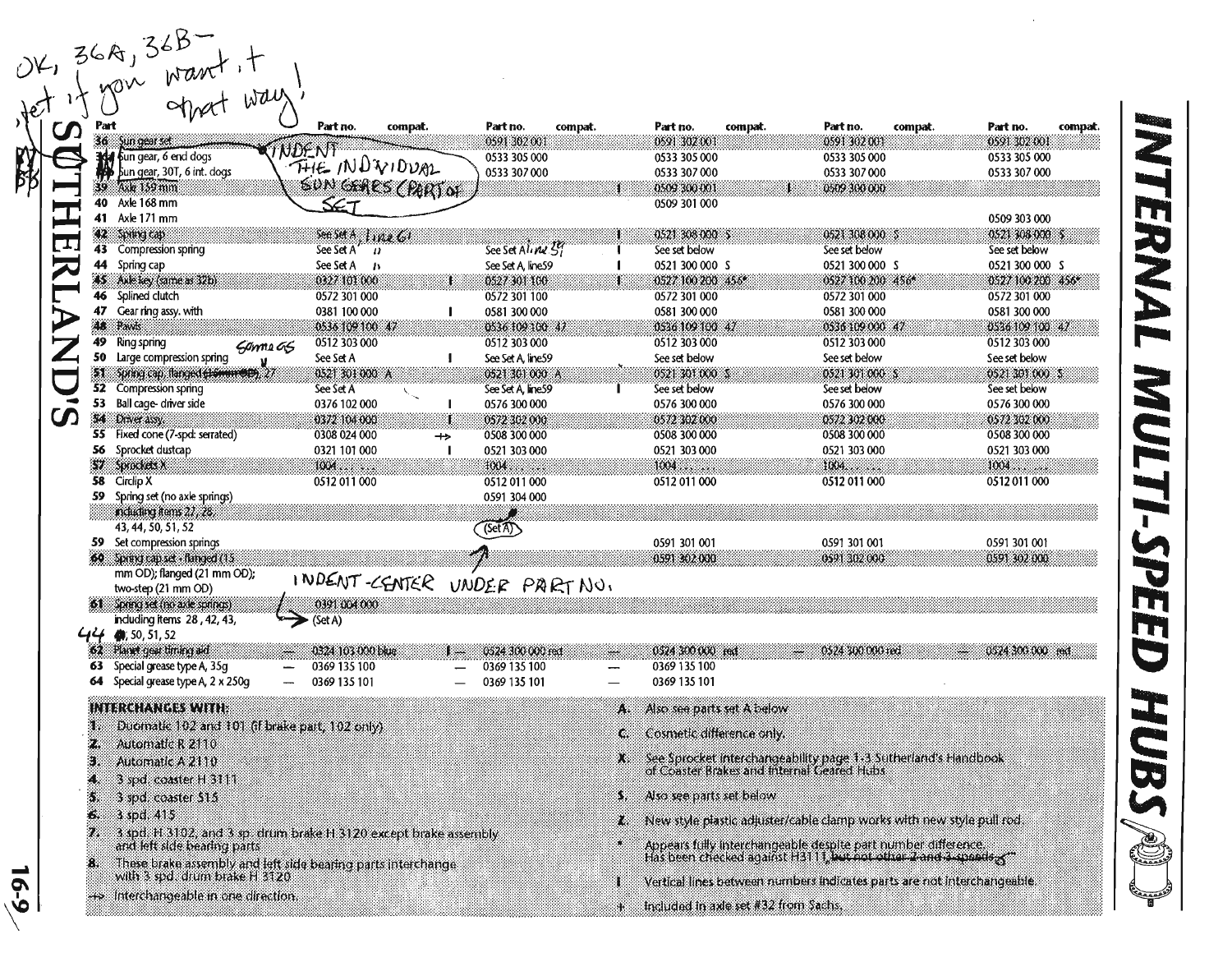### **SHIFTER PARTS - SACHS 5 & 7-SPEED HOBS**

|            | Hub<br>Sachs parts list number<br>Sachs parts list dated             | H 7213 7-Spd.<br>Coaster, clickbox<br>188.6/2<br>Nov. 10, '93 | H 5213 5-Spd.<br>Coaster, clickbox<br>180.6<br>Nov. 2, '93 | H 5113 5-Spd.<br>Coaster, pull chains<br>177.6/4<br>Apr. 18, '91 | H 5100 5-Spd.<br>No Brake<br>178.6<br>Apr. 4, '91 | H 5120 5 Spd.<br>Drum brake<br>179.6/2<br>May 10, '90 |
|------------|----------------------------------------------------------------------|---------------------------------------------------------------|------------------------------------------------------------|------------------------------------------------------------------|---------------------------------------------------|-------------------------------------------------------|
|            | Part                                                                 | Part no.<br>compat.                                           | Part no.<br>compat.                                        | Part no.<br>compat.                                              | Part no.<br>compat.                               | Part no.<br>compat.                                   |
| W.         | Togger front of handlebar                                            | 0386 008 000                                                  | 0586318000                                                 |                                                                  |                                                   |                                                       |
|            | L 5501 black                                                         |                                                               |                                                            | 00 0586 307 030                                                  | 00 0586 307 030                                   | 00 0586 307 030                                       |
|            | L5501 white/gray                                                     |                                                               |                                                            | 00 0586 307 001                                                  | 00 0586 307 001                                   | 00 0586 307 001                                       |
|            | 1.5501 black pank                                                    |                                                               |                                                            | 000586308100                                                     | 000586308100                                      | 00 0586 308 100                                       |
|            | \$2 Trigger, rear of handlebar                                       | 0386 004 000                                                  | 0586 311 000                                               |                                                                  |                                                   |                                                       |
| S3         | Twist-grip shift control                                             |                                                               | 0586 321 000                                               |                                                                  |                                                   |                                                       |
|            | <b>Systematical con-</b>                                             |                                                               |                                                            |                                                                  |                                                   |                                                       |
|            | with bolt                                                            |                                                               |                                                            | 0586 301 000                                                     | 0586 301 000                                      | 0586 301 000                                          |
|            | L 5502 black<br>L5502 white/gray                                     |                                                               |                                                            | 00 0586 301 300<br>00 0586 304 100                               | 00 0586 301 300<br>00 0586 304 100                | 00 0586 301 300<br>00 0586 304 100                    |
|            | S5 Stem shifter, 2-lever,                                            |                                                               |                                                            | 88 1186 740 089                                                  | 88 1186 740 089                                   | 88 1186 740 089                                       |
|            | L 5502 black                                                         |                                                               |                                                            |                                                                  |                                                   |                                                       |
|            | 56 teltAlB trigge.                                                   |                                                               |                                                            | 82 1186 837 021                                                  | 82 1186 832 021                                   | 821186837021                                          |
|            | MA 82 2-position                                                     |                                                               |                                                            |                                                                  |                                                   |                                                       |
|            | <b>S7</b> Right ATB trigger,                                         |                                                               |                                                            | 82 1186 836 021                                                  | 82 1186 836 021                                   | 82 1186 836 021                                       |
|            | M8-82-3-position                                                     |                                                               |                                                            |                                                                  |                                                   |                                                       |
| 58         | Adjuster/cable damp (2x)                                             |                                                               |                                                            | 0570 117 000 4567 Z                                              | 0570 117 000 4567 Z                               | 0570 117 000 4567 Z                                   |
| S9         | Pull chain/rod (long)                                                |                                                               |                                                            | 0187 102 000 Z                                                   | 0187 102 000 Z                                    | 0187 102 000 Z                                        |
|            | 510 Bolt M6x16                                                       | 1615-001-004 12345                                            | 1615.001.004 12345                                         | 1615 001 004 12345                                               |                                                   |                                                       |
|            | \$11 Clamp                                                           | $0326$ 12345                                                  | $0326$ 12345                                               | $0326$ 12345                                                     |                                                   |                                                       |
|            | \$12 Hex nut M6                                                      | 0242 129 002 12345                                            | 0242 129 002 12345                                         | 0316 057 002 12345                                               |                                                   |                                                       |
|            | \$13 Pull chan/rod (short)                                           |                                                               |                                                            | 0587 102 000 4567 4                                              | 0587 102 000 4567 2                               | 0582102.000.4567.2                                    |
|            | \$14 Clickbox quard                                                  | 0520 302 000                                                  | 0520 302 000                                               |                                                                  |                                                   |                                                       |
|            | \$15 Set B: shift parts                                              | 0391 004 001                                                  | 0591 304 001                                               |                                                                  |                                                   |                                                       |
| 516        | light push od                                                        | r<br>See Set B                                                | See Set B                                                  |                                                                  |                                                   |                                                       |
| <b>S17</b> | Outer pushrod                                                        | See Set B                                                     | See Set B                                                  |                                                                  |                                                   |                                                       |
| <b>S18</b> | Clickbox quide                                                       | 0334 103 000                                                  |                                                            |                                                                  |                                                   |                                                       |
|            | \$49 Clickbox with 1300 mm cable                                     |                                                               | 0586319007                                                 |                                                                  |                                                   |                                                       |
|            | \$20 Clickbox with 1400 mm cable                                     | 0386 009 000                                                  | 0586 319 003                                               |                                                                  |                                                   |                                                       |
|            | \$21 Clickbox with 1450 mm cable                                     | 0386 009 001                                                  | 0586 319 004                                               |                                                                  |                                                   |                                                       |
|            | \$22 Clobox with 1500 mm cable                                       | 0386 009 002                                                  | 0586319000                                                 |                                                                  |                                                   |                                                       |
| Œ          | \$23 Clickbox with 1550 mm cable<br>\$24 Clickbox with 1600 mm cable | 0386 009 003                                                  | 0586 319 006                                               |                                                                  |                                                   |                                                       |
|            | \$25 Clobox with 1650 mm cable                                       | 0386 009 004<br>0386 009 005                                  | 0586 319 001<br>0586319005                                 |                                                                  |                                                   |                                                       |
|            | \$26 Clickbox with 1700 mm cable                                     | 0386 009 006                                                  | 0586 319 002                                               |                                                                  |                                                   |                                                       |
|            | 527 Knurled bolt for dickbox                                         | 0515 307 000                                                  | 0515 307 000                                               |                                                                  |                                                   |                                                       |
|            |                                                                      |                                                               |                                                            |                                                                  |                                                   |                                                       |

...  $\mathbf{6}$  - 1 o

**PINTERNAL MULTI-SPEED HUBS**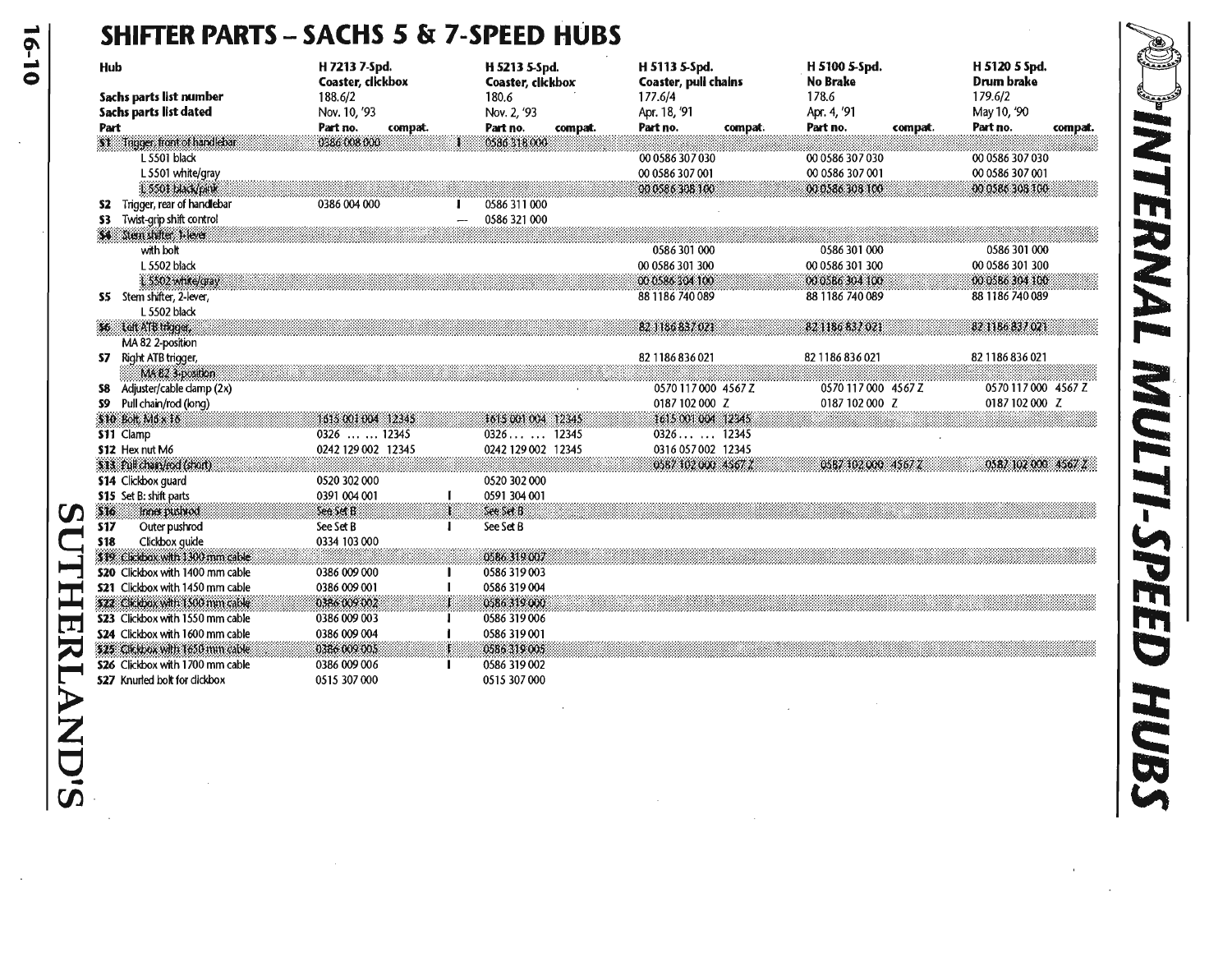#### **DISASSEMBLY AND ASSEMBLY INSTRUCTIONS FOR SACHS TORPEDO SUPER 7 HUB**



 $\frac{2}{3}$ <br>here<br>washer and

 $\epsilon$ -clip still assemble

**locknuts** • • • • 1 **DISASSEMBLY**<br>
Clamp axle in axle vise, Phillips screw head end facing up.<br>
Unscrew the two locknuts (5) from each other using a 17 mm Unscrew the two locknuts (5) from each other using a 17 mm cone wrench and a 17 mm open end or box-end wrench; remove the locknuts. Remove lever cone assembly (13), ball **lever cone**  $\left(\begin{matrix} 0 & 0 \\ 0 & 1 \end{matrix}\right)$  **a l**-ball **retainer** (15) and brake cylinder (16).

No paroks

planet carrier

hirban

 $h$ a f

2 "DISASSEMBLY -4-- **friction** 

**dever cone**  $\left(\begin{matrix} \sigma & \sigma & \sigma \\ \sigma & \sigma & \sigma \end{matrix}\right)$  **a retainer** 

Lift off hub shell. Rotate brake cone  $a$ ssembly  $(19)$  counterclockwise and remove.

Turkom hat 1

'" - ,. ' -::. .... . ~.

~... **brake**  " **cylinder** 

hub shell

### **SUTHERLAND'S**

**spring** 

~\_ **brake cone assembly** 

 $Pn \nabla m$  $S$ 

 $5.5$  ig the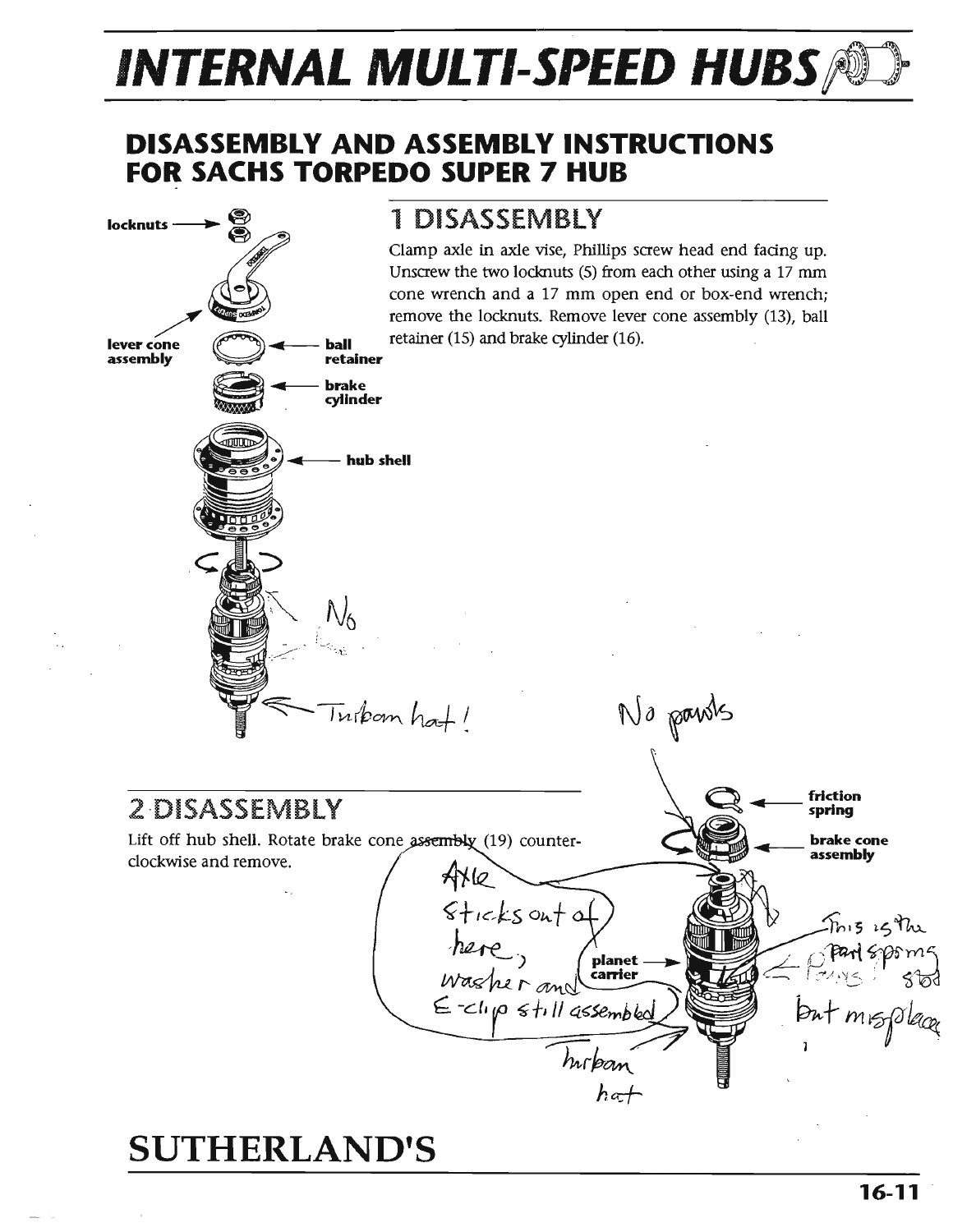### **SACHS TORPEDO SUPER 7 (CONT'D)**

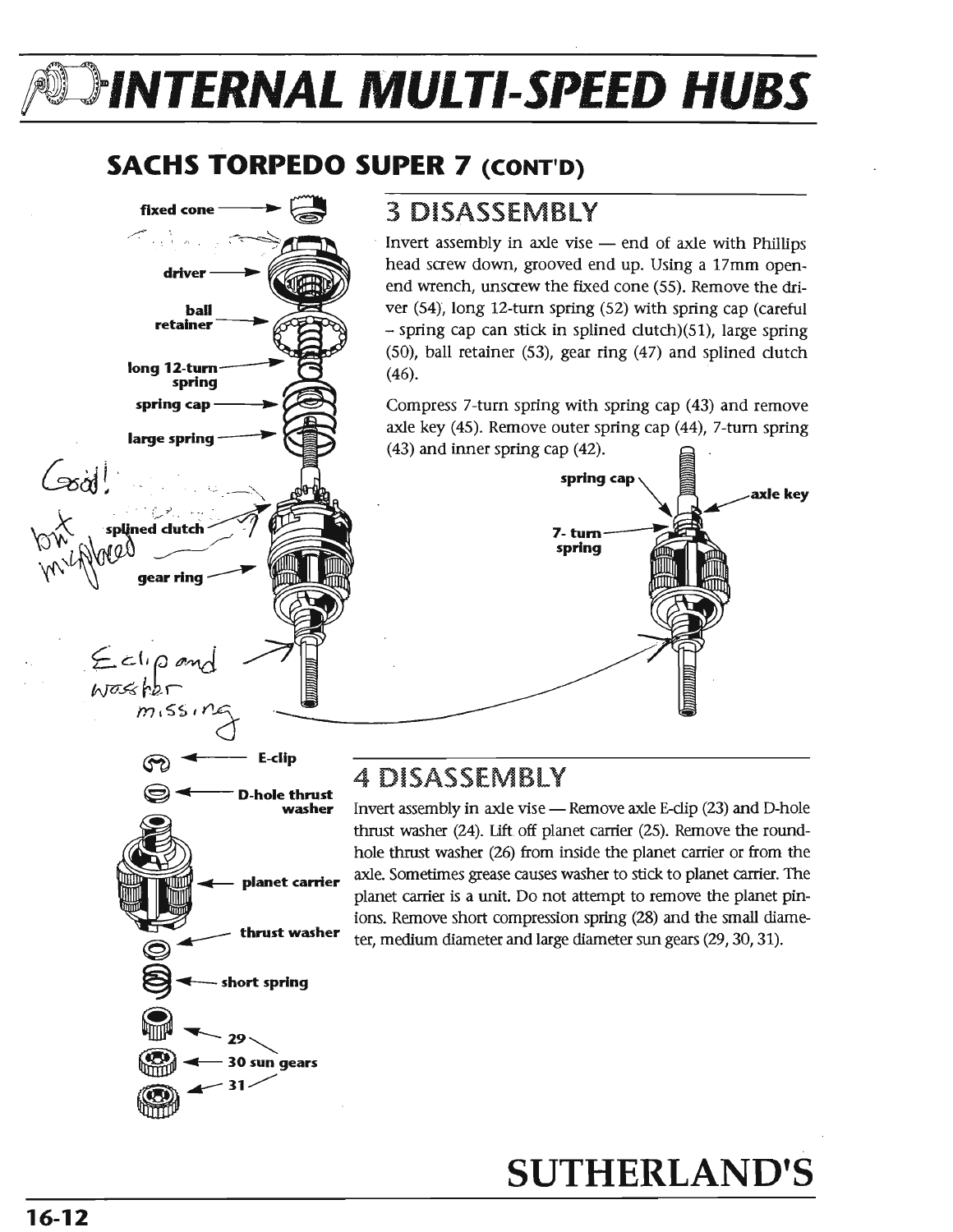### **SACHS TORPEDO SUPER 7 (CONT'D)**  SUBDISASSEMBllES

#### **Axle**

To prevent the spring behind Phillips head screw (32e) from flying out, grasp the screw with one hand as you tum it with the other, then release the spring carefully. Carefully remove the Phillips head screw (32e). Remove long compression spring (32d), axle key guide rod (32c), axle key (32b), and short compression spring (32a). Remove formed plastic washer (33) and steel washer (34). Only if necessary for replacement, remove C-clip (35).

### **Driver**

Remove dustcap with a thin-bladed screwdriver. Work slowly around dustcap to avoid deforming it. Lift out ball retainer. **Note:** parts list shows driver as an **assembly** with the internal ball cage and dustcap. The same ball cage is found also in the 5-speed hubs, different from that used in Sachs 3-speed hubs. A mechanic could replace the bearing balls or the cage (Star 0103251).



#### **Brake Cone**

To remove pawls (21), pull outward until end of pawl spring (22) clears groove, then ease pawl spring off the end of brake cone. Remove friction spring (20) from brake cone only if it is to be replaced.

: 11 T

- . '/



~~ **Phillips** 

**head screw** 

### **Gear Ring**

To remove pawls (48), pry straight end of pawl spring (49) out of groove and ease over end of gear ring (47).

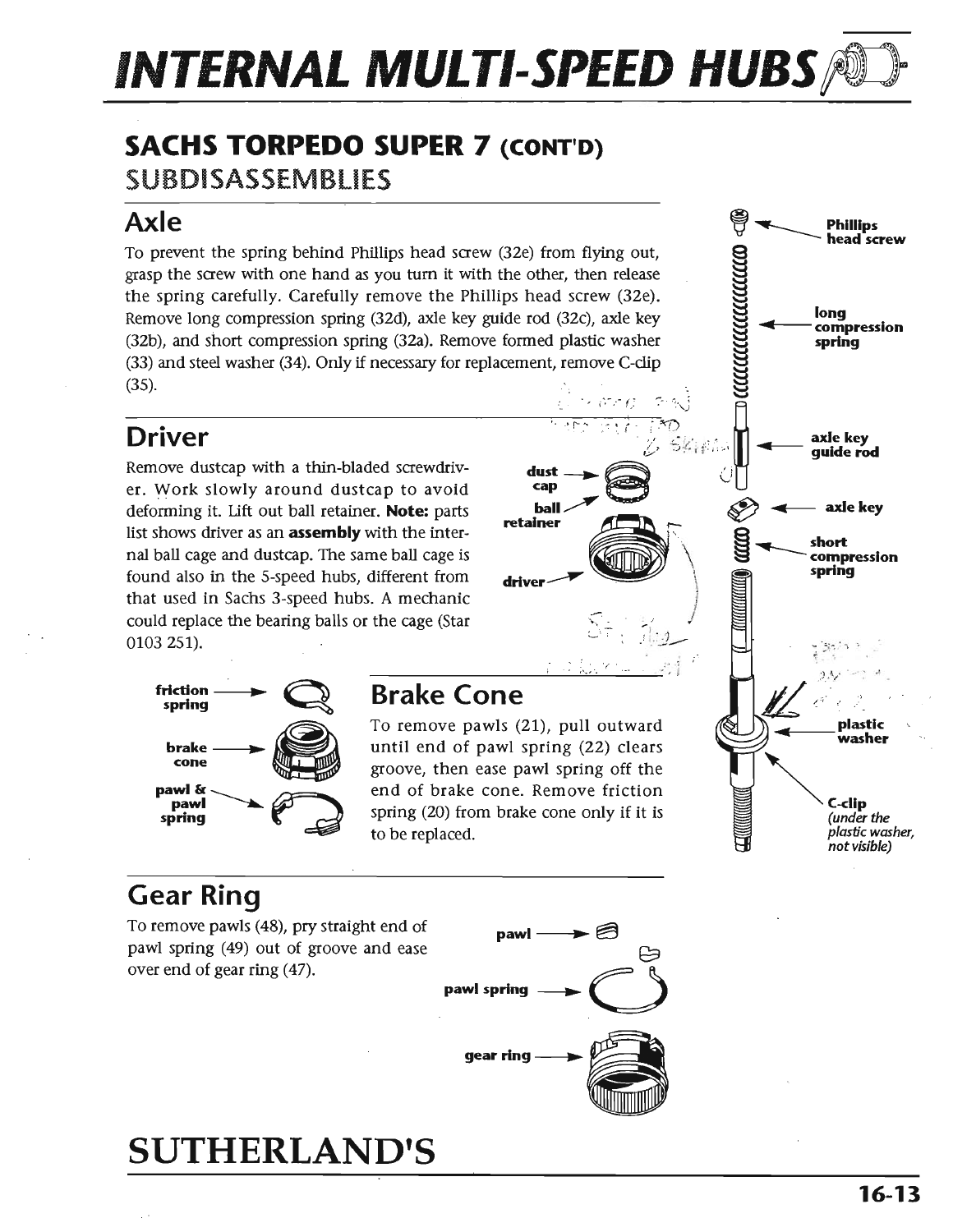### **SACHS TORPEDO SUPER 7 (CONT'D)**

### **Cleaning**

Clean all parts, including outside of hub shell, in a suitable solvent. Be very careful not to introduce dirt or grit after cleaning. Clean the planet cage with a brush or air, not by immersion.

### **Points to check**

- **1.** Pawls (21, 48) and ratchets for rounding and chipping.
- **2.** Gear ring (47), planet gears of planet carrier (25) and sun gears (29, 30, 31) for worn and chipped gear teeth.
- **3.** Planet carrier (25), gear ring (47), dutch (46), inside of driver (54) sun gears (29, 30, 31), brake cylinder (16) and lever cone (13) for worn or rounded splines or dogs.
- **4.** Bearing surfaces of lever cone (13), hub shell, driver (54), fixed cone (55), ball"retainers (15, 53), and inside driver (54) for wear or pitting.
- **5.** Brake cylinder (16) and braking surface inside hub shell for wear and glazing.
- **6.** Brake cone (19) for worn serrations.
- **7.** Friction,spring (20), compression springs (28, 43, 52), two internal axle springs (32a, d) and pawl springs (22, 49) for size and tension (manufacturer recommends replacing pawl springs at overhaul).
- 8. Axle (32), axle key guide rod (32C) and pushrods (S16, S17) for straightness.
- **9.** Dust caps of lever cone and driver  $(13, 54)$ , sprocket dustcap  $(56)$ , spring caps  $(42, 44, 51)$ , circlips (23, 35  $\left[$  58) and ball retainers (15, 53), and inside driver (54) for straightness.

**10.** All threaded parts for worn or damaged threads.

**11.** Axle keys (32b, 45) and axle slots (32) for rounding or chipping.

### **Lubrication**

To lubricate the planet gear bearings, stand the planet carrier on its wide end and apply 2 to 3 drops of oil at the bearing pins where visible under retaining ring, turning the gears to aid the oil in penetrating.

Lubricate ball cages by filling the spaces between balls with grease. Be careful not to grease pawls or clutch. Lubricate hub shell, brake shoe and friction spring liberally with a high-temperature grease for steel brake shoes. Oil, never grease, brake cone and gear ring with a good cycle oil. (WD-40 is too light for lasting lubrication, 3-in-1 oil gums up with age)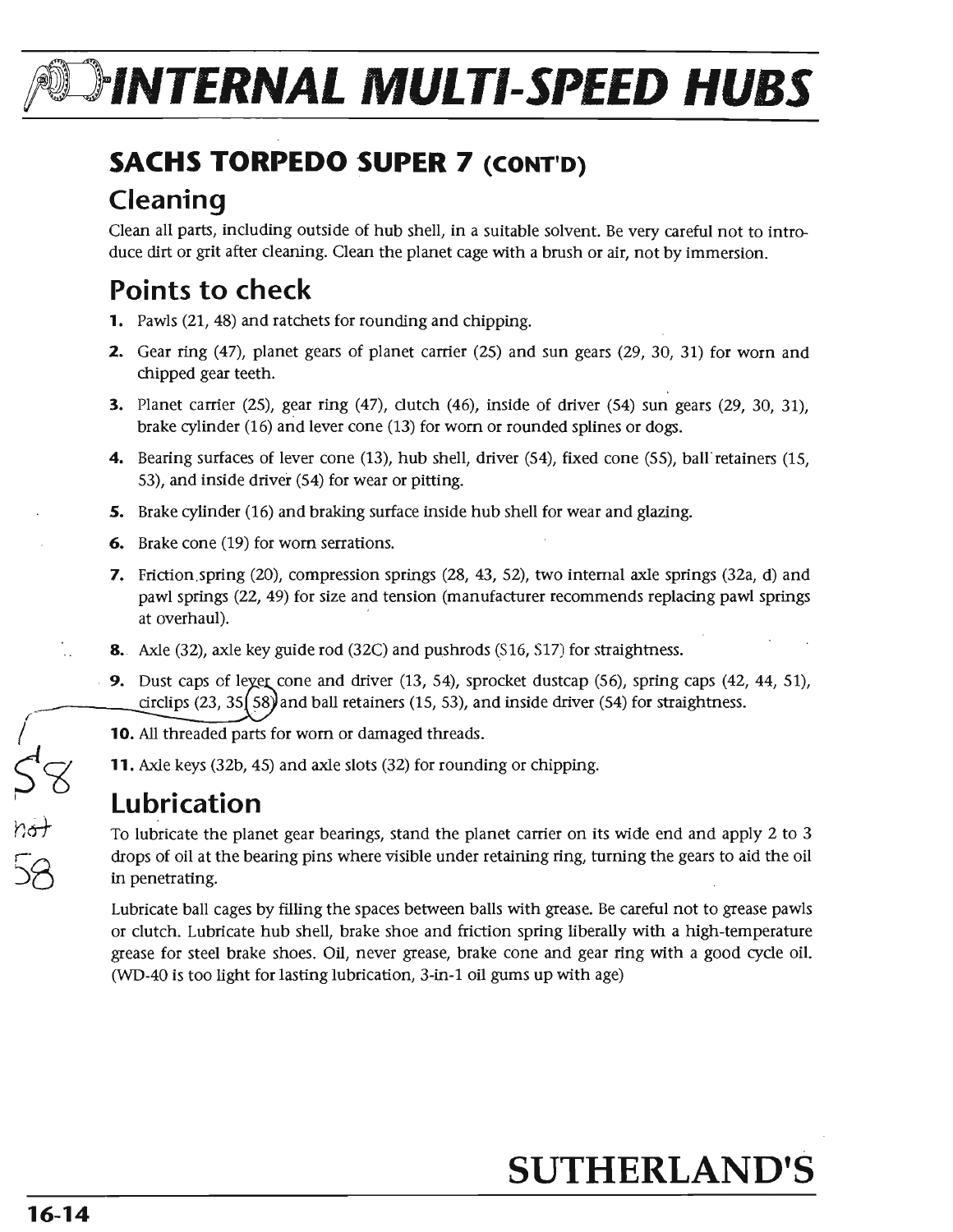### **SACHS TORPEDO SUPER 7 (CONT'D)**

SUBASSEMBLIES

**Gear Ring Pawl <b>CONS** 

Install pawls (48) under hooked, drcular pawl spring (49). Pawls must point clockwise when viewed from small end of gear ring. Hooked end of pawl spring should lie in the slot that intersects pawl spring groove.





#### **Brake Cone**

Install friction spring with hooked end clockwise from gap. Incorrect installation will cause excess drag, wear and possible brake failure.

Install pawls (21) under drcular pawl spring without hooked end (22). Pawls must point counterclockwise when viewed from friction spring end of brake cone. Ends of pawl spring should lie adjacent to tabs that block pawl spring groove.

If starting with a replacement driver assembly, skip to the next section: the steps in this section have already been done for you.

Ball retainer is not available as a separate part from Sachs. If necessary, replace driver assembly. The ball cage is a Star 0103 251, or you might replace the bearing balls in the old cage. Install ball retainer flat side up. Start dustcap straight, flat side up\*, and tap home with a soft hammer.



opposite Sturmey alignment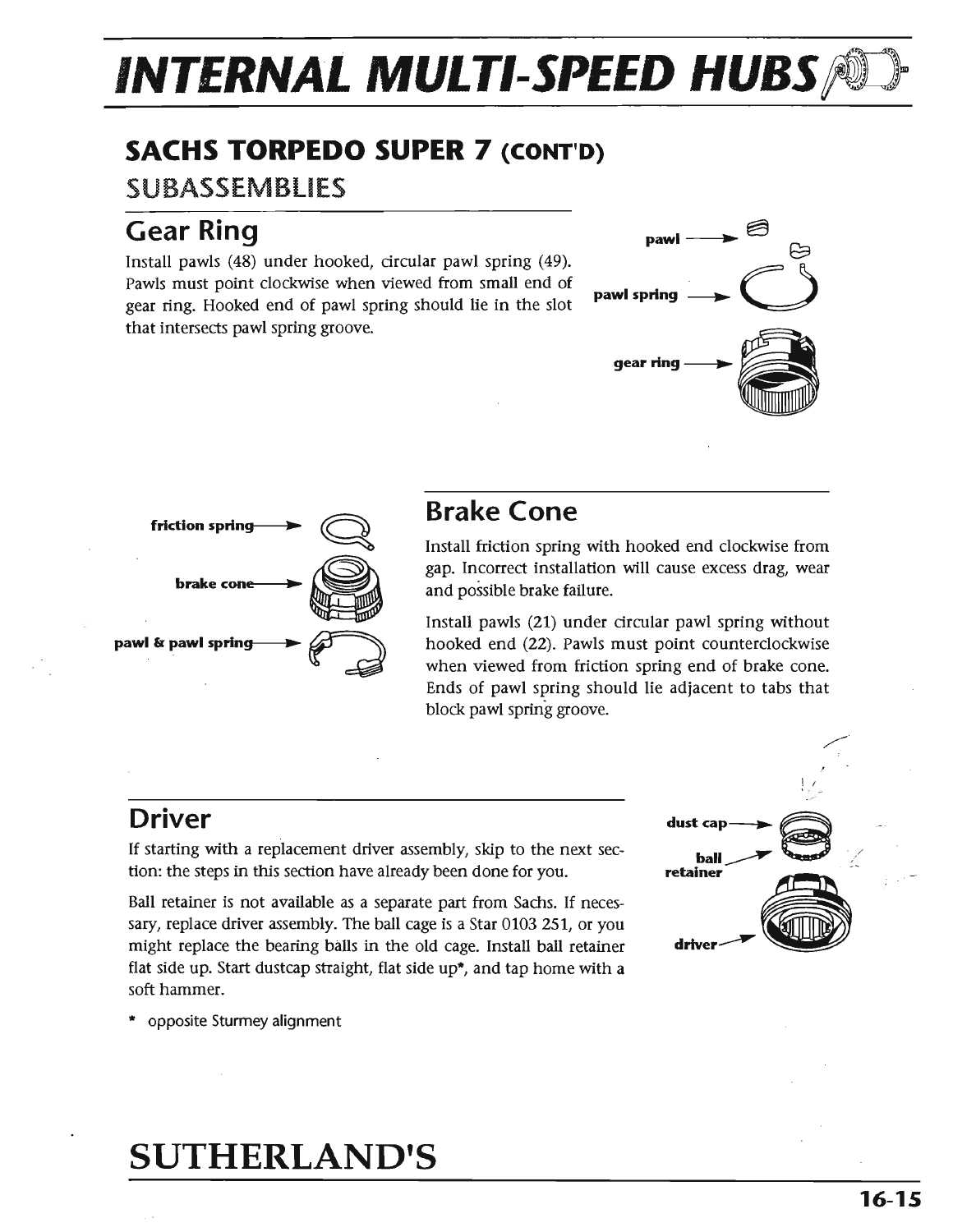### **SACHS TORPEDO SUPER 7 (CONT'D)**

#### SUBASSEMBLIES (cont'd)

### **Axle**

If starting with replacement axle kit, skip to the next section; the steps in this section have already been done for you.

It rebuilding old axle put the axle in an axle vise, replace Cclip (35); then from the internally threaded end of axle, replace: larger round-hole metal washer (34) and then formed plastic washer (33), large side down.

Replace thin, short compression spring (32a) in long-slot (internally threaded) end of axle. With a small screwdriver blade or a spoke, compress spring inside slot toward center of axle. Install axle key (32b) (the two axle keys are identical) with its hole aligned with the axle, and then release the spring against the axle key.

Drop axle key guide rod (32c) into axle. Its end should pass through hole in the axle key and be visible inside spring.

Place long, thin compression spring (32d) over a spoke to guide it into axle hole. Make sure that the spring slips over the end of axle key guide rod. Hold end of the spring with fingernails and insert Phillips-head grub screw (32e). Tighten screw firmly into the end of the axle.

Test your work by pushing formed plastic washer toward end of axle. It should push axle key smoothly against spring force, almost all the way to outer end of slot.

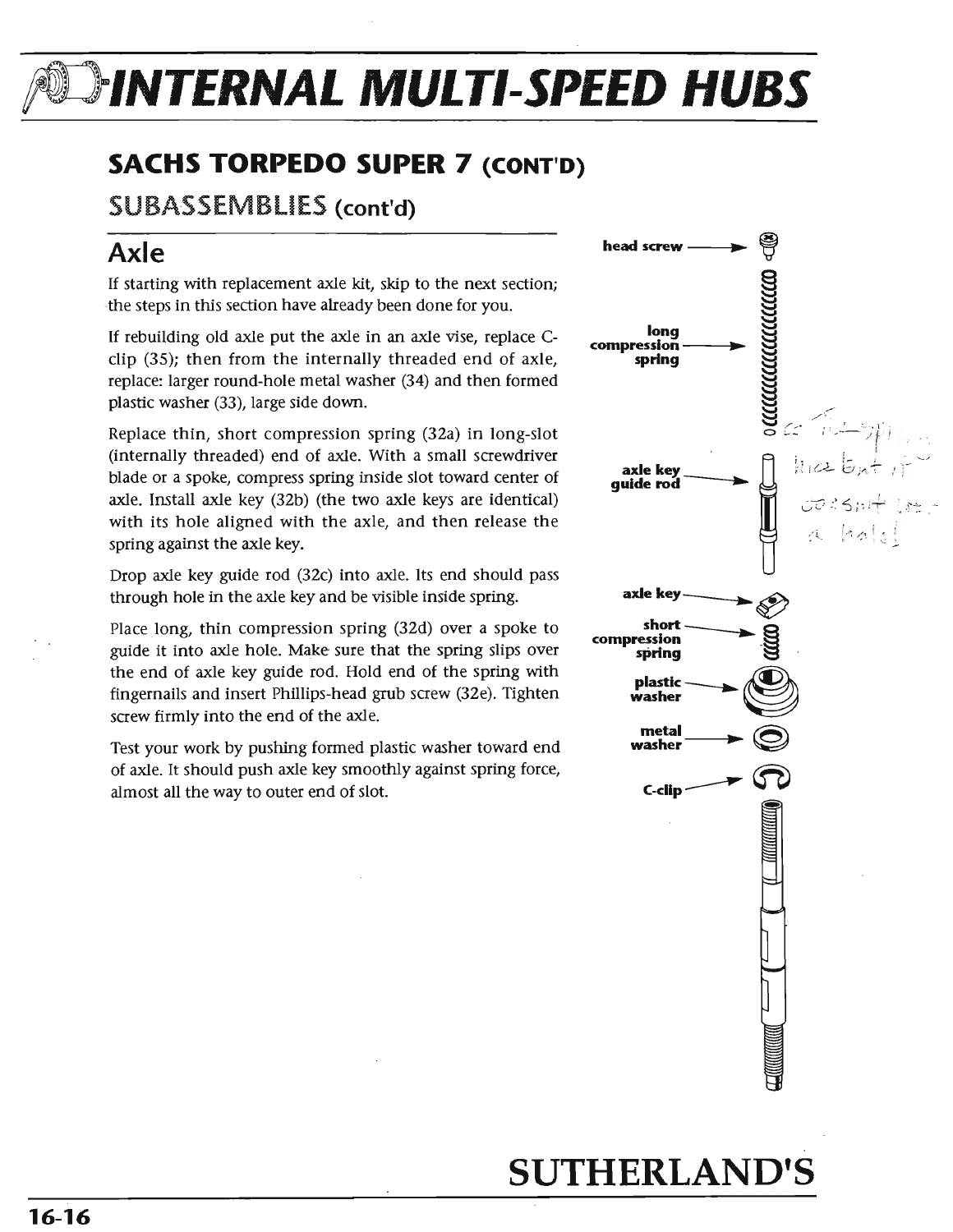### SACHS TORPEDO SUPER 7 (CONT'D)

#### 1 ASSEMBLY

Place axle in an axle vise by its fiats, notched end down and Phillips head screw up. Install large diameter sun gear (31), bevels upward. Axle key should engage in slots of gear. Then install medium diameter sun gear (30), bevels upward; and small diameter sun gear (29), slots downward. Install shortest compression spring (28) Install remaining, round-hole thrust washer (26).





Align planet gears with timing marks facing precisely outwards and install planet carrier (25). Carrier must engage fully over sun gears and turn smoothly. Recheck timing marks after installation. Caution: if planet gears are incorrectly timed, hub will sustain damage in

use. Sachs parts list mentions a 'blue timing aid (62) which aligns the gears during installation; correct assembly is, however, possible without using this. If the timing aid is not available, just be sure to have all dots on planet gears facing outward.



Install D-hole thrust washer (24) and then install E-dip washer (23). Planet carrier should tum freely, with very slight lengthwise play on axle.

> ('  $\epsilon$

### .<br>carrier thrust washer short<br>compression<br>spring small sun gear ~~medlum sun gear large sun gear  $\cdot$  5 have 1  $\cdot$

planet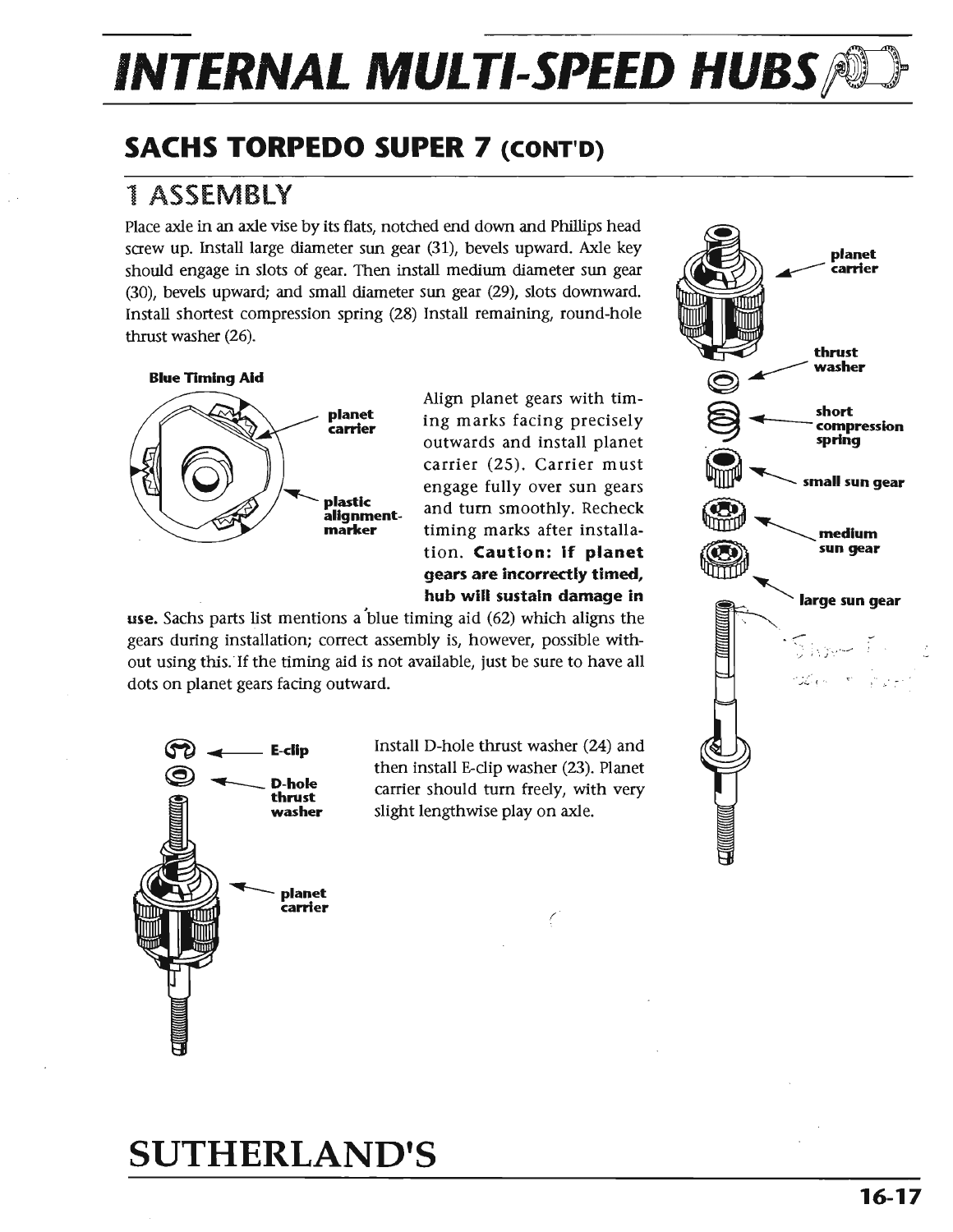### **SACHS TORPEDO SUPER 7 (CONT'D)**

### 2 ASSEMBLY

fixed cone

driver

**ball retainer** 

long 12-turn spring

spring cap

large spring

**spllned clutch gear** 

gear ring

Tum axle over in the vise, so the open end is now upwards. Install spring cap (42), flat side toward center of axle. (The spring caps are identical.) Install 7-tum compression spring (43) and another spring cap (44), flat side up. Compress spring and insert remaining axle key (45) from side of axle

c::::|

Install gear ring (47), with pawls and pawl spring, over splined dutch.